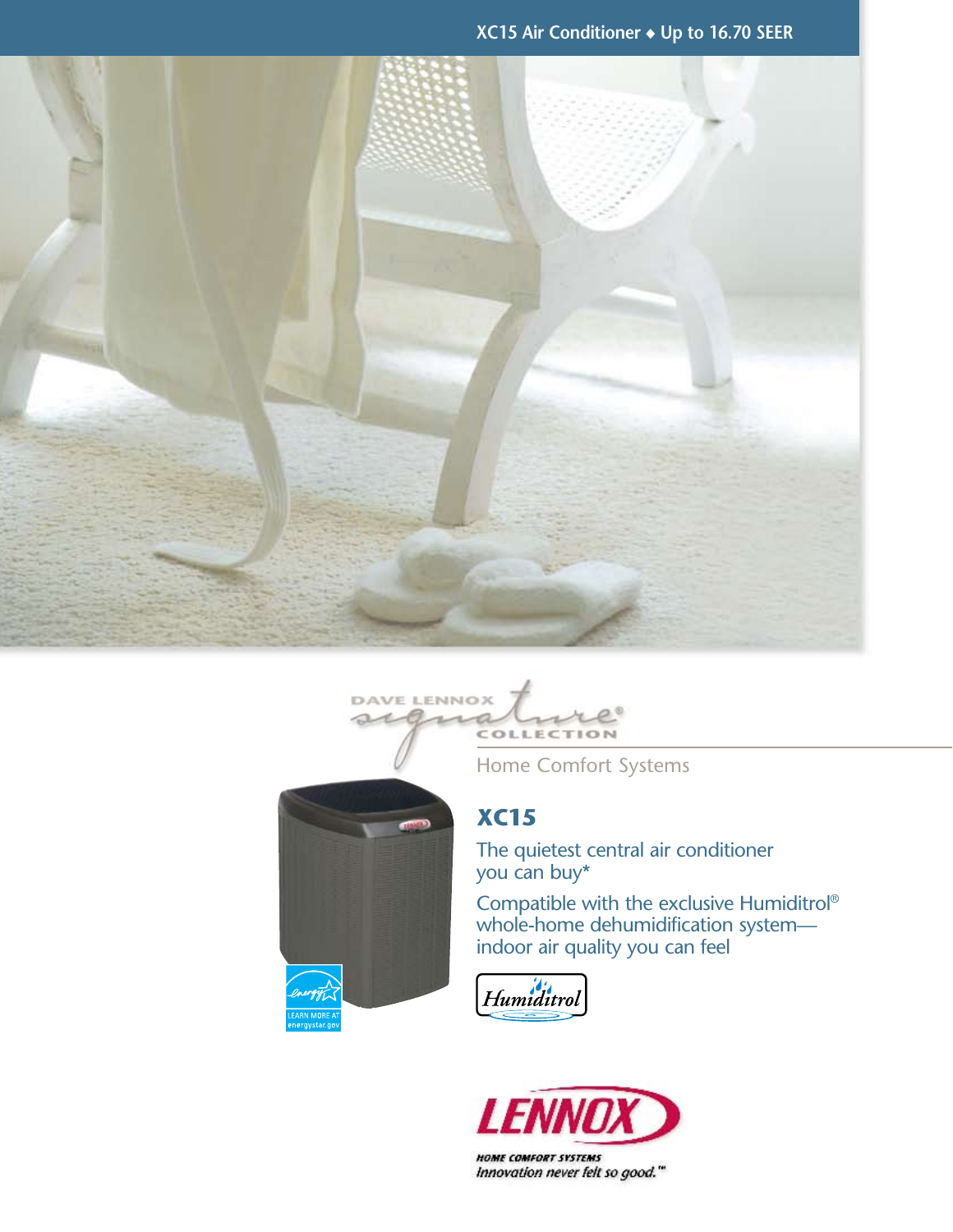## Dave Lennox *Signature*® Collection XC15 Air Conditioner

Patented SilentComfort™ technology provides smooth, quiet cooling

Efficient design can result in significant energy savings

Ozone-responsible R410A meets the EPA's most stringent environmental guidelines

Lennox® System Operations Monitor reviews system performance for additional peace of mind and faster, easier servicing

**Innovation** never felt so good.™

nnovation

never felt so

 $\geq$ 

qood

Compatible with the exclusive Humiditrol® whole-home dehumidification system\*\*

ENERGY STAR® qualified

#### **The quietest central air conditioner you can buy\***

The XC15 not only provides peace and quiet—it also offers peace of mind. The exclusive Lennox System Operations Monitor continually monitors system performance, helping technicians solve problems faster and more accurately. And, like all Lennox products, the XC15 is built to deliver exceptional reliability with a promise of quality you can count on year after year.

#### **Sound Intensity**



Note: Manufacturers' public ratings. Typical 80 dB air conditioner/ heat pump vs. XC15-024 or 030.

# Efficient **Can save**

### **hundreds of dollars each year on utility bills**

The XC15 air conditioner provides cooling efficiencies of up to 16.70 SEER.\*\*\* The higher the efficiency rating, the higher your energy savings. In the case of the XC15, those savings can translate to hundreds of dollars over five years.

#### **5-year cooling savings**



Savings chart compares the 5-year savings you can expect from a 16.00 SEER air conditioner vs. units with lower efficiency ratings. The regions used to calculate household fuel and utility costs reflect a cross-section of cities in the U.S. In addition to geography, cooling costs indicated are based on 3-ton capacity specifications, with 1,600 cooling hours per year and 11.35 cents per KWh (Source: EIA 2008 National average electric rate – January, 2009). Your actual costs may vary depending on the weather, local fuel rates, system settings and your personal lifestyle.

#### **efficiency rating**

Up to **16.70 SEER\*\*\*** (Seasonal Energy Efficiency Ratio).

#### **Warranty†**

10-year limited warranty on the compressor and all remaining covered components.

## Customizable **Compatible with the Humiditrol® whole-home dehumidification system**

The XC15 gives you the flexibility to choose a Humiditrol® whole-home dehumidification system for improved comfort and indoor air quality. The Humiditrol system uses patented technology to provide a level of humidity control never before available.

\*Air conditioners/heat pumps have sound ratings established per ARI's test standard: ARI 270. Size for size, as a product family, these air conditioners have the lowest published sound ratings of any major U.S. brand of air conditioning/heat pump equipment.

\*\*Must be accompanied by either a variable speed air handler or furnace and ComfortSense® 7000 Series touchscreen thermostat.

\*\*\*Actual system efficiency may vary depending on the exact system match. Efficiencies are representative of a single AHRI Most Popular matched

combination. Always verify actual system efficiencies through AHRI or by visiting AHRI ratings database at www.ahridirectory.org.

†Applies to residential applications only. See actual warranty certificate for details.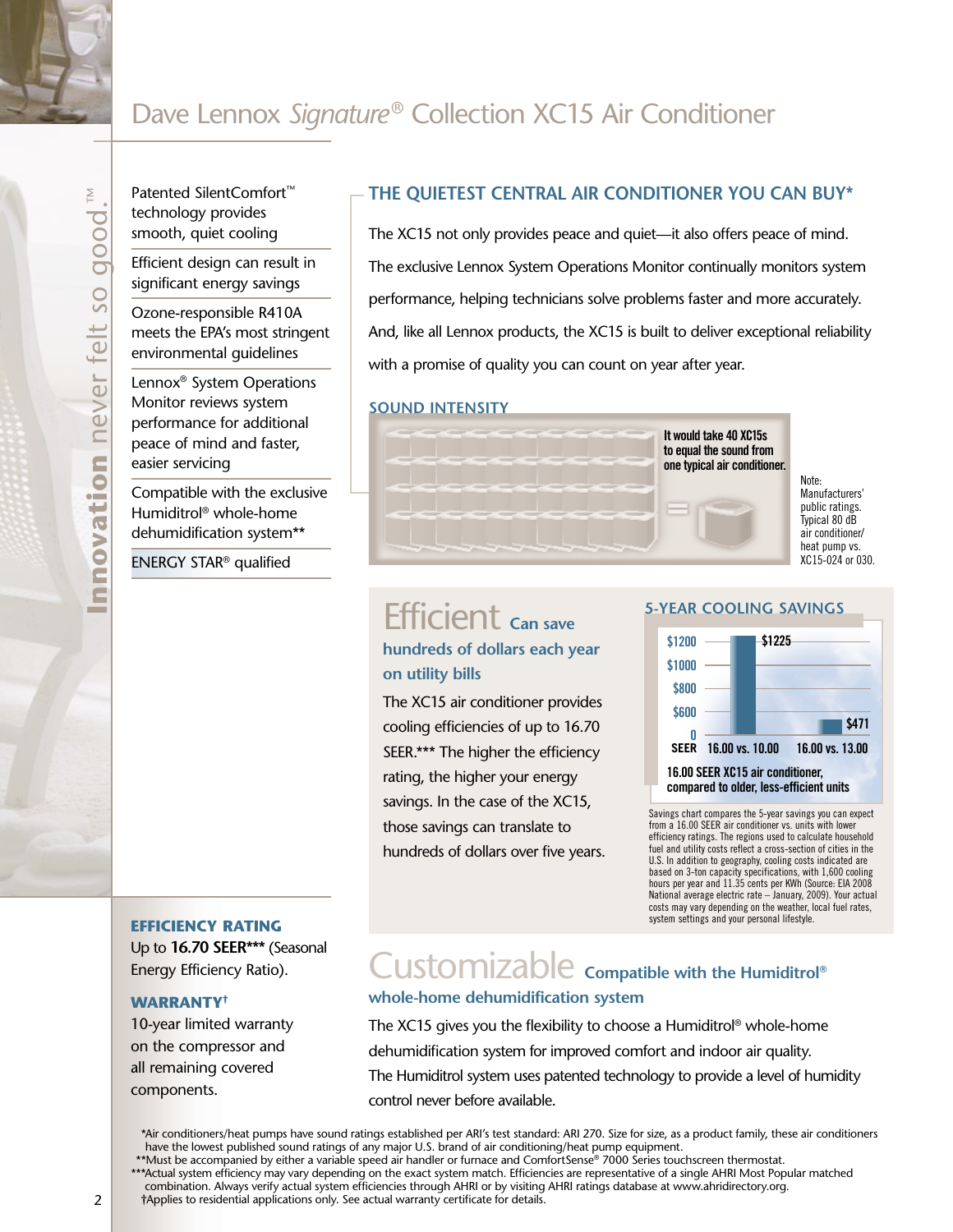

### **outstanding features for exceptional comfort and efficiency**

**SilentComfort™ Fan Grille** – Uses patent-pending vortex-suppression technology to reduce sound of airflow exiting unit.

**Factory-Installed Lennox® System Operations Monitor** – Continually reviews system performance to allow fast troubleshooting.

**Precision-Balanced, Direct-Drive Fan** – Delivers ultra-quiet operation with a patent-pending fan design.

**High-Efficiency Outdoor Coil** – Provides exceptional heat transfer and low air resistance for high-efficiency operation.

**Dependable Scroll Compressor with SilentComfort Technology** – Provides smooth, efficient and reliable operation.

**Durable Steel Cabinet** – Made to last with superior high-quality, pre-painted steel and textured finish. Tested to withstand the harshest environments.



**Up to 16.70 SEER\*\*\***

**The quietest central air conditioner you can buy.\*** 

**energy Star® qualified**



*Quality you can trust. Constructed of heavy-gauge, pre-painted steel and tested in the most extreme environments to ensure maximum durability.*

| Dave Lennox Signature® Collection $XC15$ Specifications |                      |                                      |                                      |                                      |                                      |                                      |
|---------------------------------------------------------|----------------------|--------------------------------------|--------------------------------------|--------------------------------------|--------------------------------------|--------------------------------------|
| <b>XC15</b>                                             | 024                  | 030                                  | 036                                  | 042                                  | 048                                  | 060                                  |
| SEER*                                                   | Up to 16.70          | Up to 15.20                          | Up to 15.50                          | Up to 15.20                          | Up to 15.20                          | Up to 14.00                          |
| Sound Rating-dB                                         | 63                   | 63                                   | 66                                   | 66                                   | 70                                   |                                      |
| HxWxD (in.)<br><b>Dimensions</b>                        | 41 x 35-1/2 x 39-1/2 | $47 \times 35 - 1/2 \times 39 - 1/2$ | $47 \times 35 - 1/2 \times 39 - 1/2$ | $47 \times 35 - 1/2 \times 39 - 1/2$ | $47 \times 35 - 1/2 \times 39 - 1/2$ | $47 \times 35 - 1/2 \times 39 - 1/2$ |
| HxWxD (mm)                                              | 1041 x 902 x 1003    | 1194 x 902 x 1003                    | 1194 x 902 x 1003                    | 1194 x 902 x 1003                    | 1194 x 902 x 1003                    | 1194 x 902 x 1003                    |

*Note: Due to Lennox' ongoing commitment to quality, all specifications, ratings and dimensions are subject to change without notice.*







Proper sizing and installation of equipment is critical to achieve optimal performance. Split system air conditioners and heat pumps must be matched with appropriate coil components to meet ENERGY STAR<sup>®</sup> criteria Ask your Lennox dealer for details, or visit www.energystar.gov.